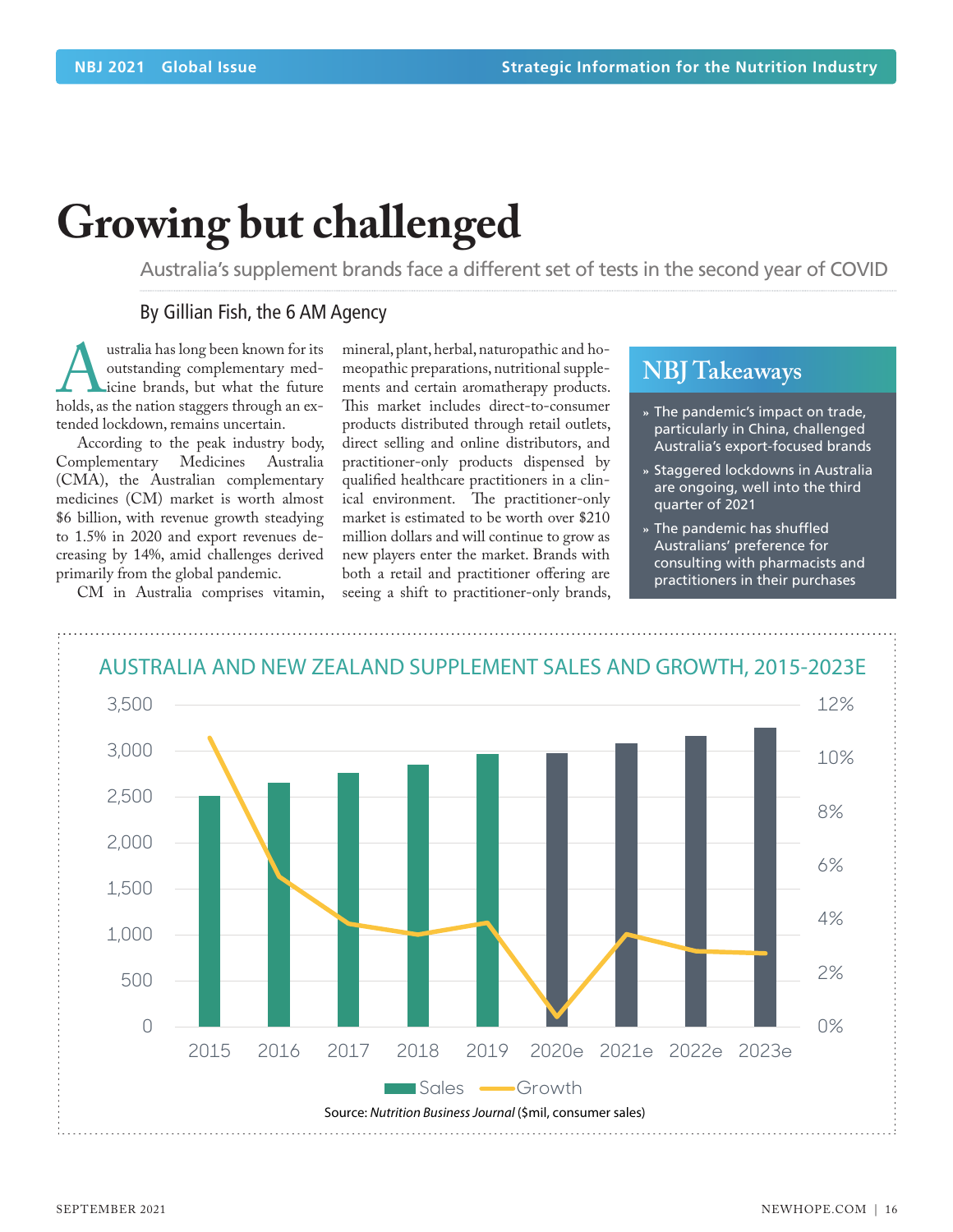as consumers increasingly seek consultation with healthcare practitioners to support their health needs.

Seven out of ten people in Australia use complementary medicine. While this high percentage has remained relatively static over the last few years, how Australian consumers purchase their complementary medicines has changed since the start of the pandemic.

#### **Paths to purchase**

Historically, Australian consumers purchased complementary medicines from outlets that also provide healthcare advice; this is occurring less frequently, with growth in the supermarket sector and product choices made online. Consults can be replaced by chatbot features to ensure personalization is delivered even when online.

Key growth categories for 2020/21 have included immune support with a focus on

*Healthy living remains a priority for global consumers as it does in Australia, and the definition of "being healthy" continues to evolve.* 

boosting immune health instead of treating cold and flu symptoms. Vitamins C and D, echinacea and Andrographis saw sales growth during 2020 across consumer and practitioner-only brands. Immune support nutrients will be important moving forward to support vaccination efforts. Preventing malnutrition, particularly in older populations, will also be vital for ensuring vaccination efficacy.

Sleep and stress support, probiotics, and plant-based product categories will drive future growth. These products reduce the stress of isolation, home-schooling and financial pressures generated by the pandemic and will remain in demand for post-COVID recovery. Plant-based nutrients and functional foods to support the transition and adherence to low-carbon diets will also drive growth.

Anecdotal reports indicate that the mitochondrial energy sector continues to experience growth due to fatigue brought on by COVID-related sleep deprivation. Preliminary studies looking at the interaction between the COVID-19 virus and mitochondria, and the role of mitochondrial function in patients with "long-COVID,"